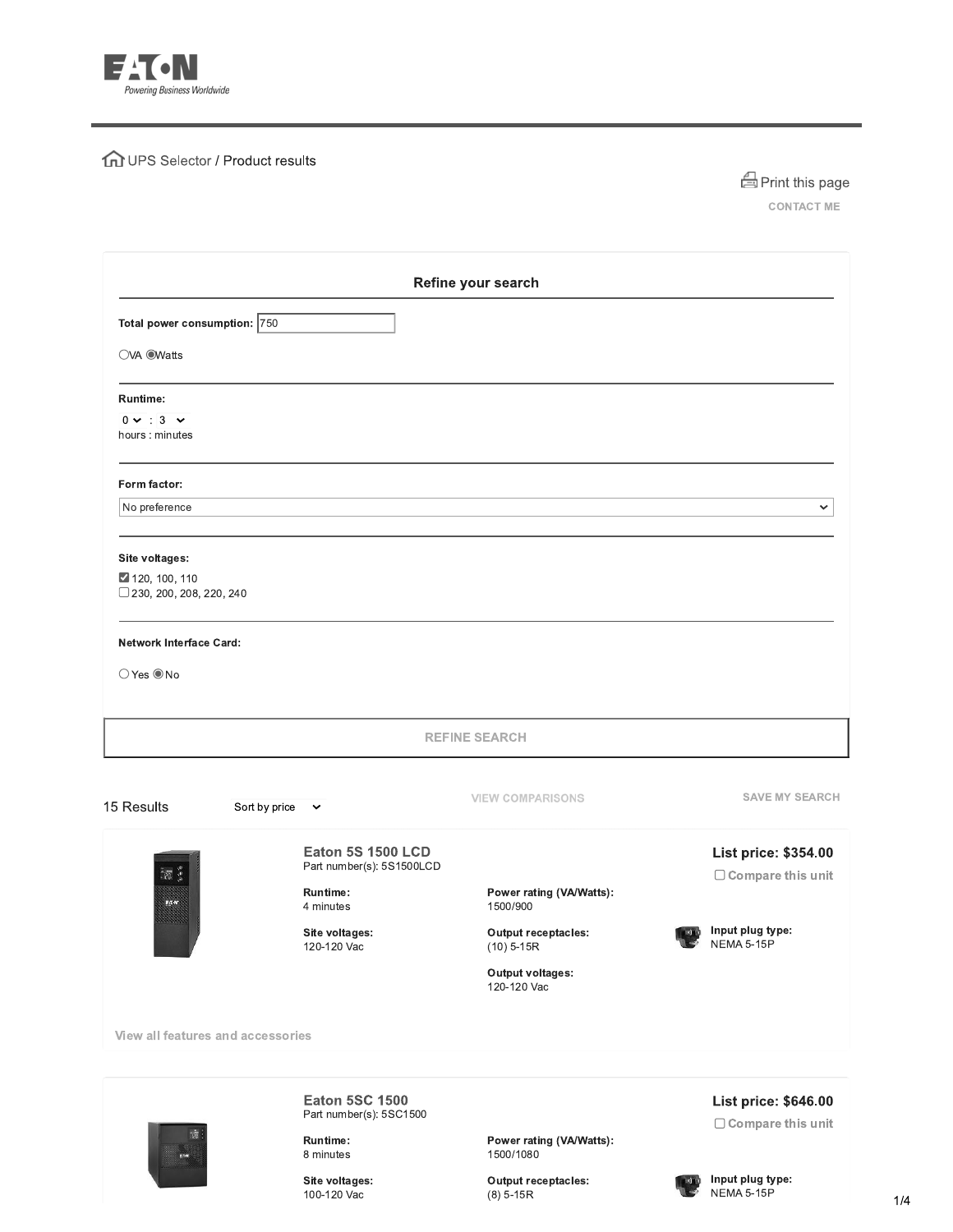## **Output voltages:** 100-120 Vac

## view all features and accessories

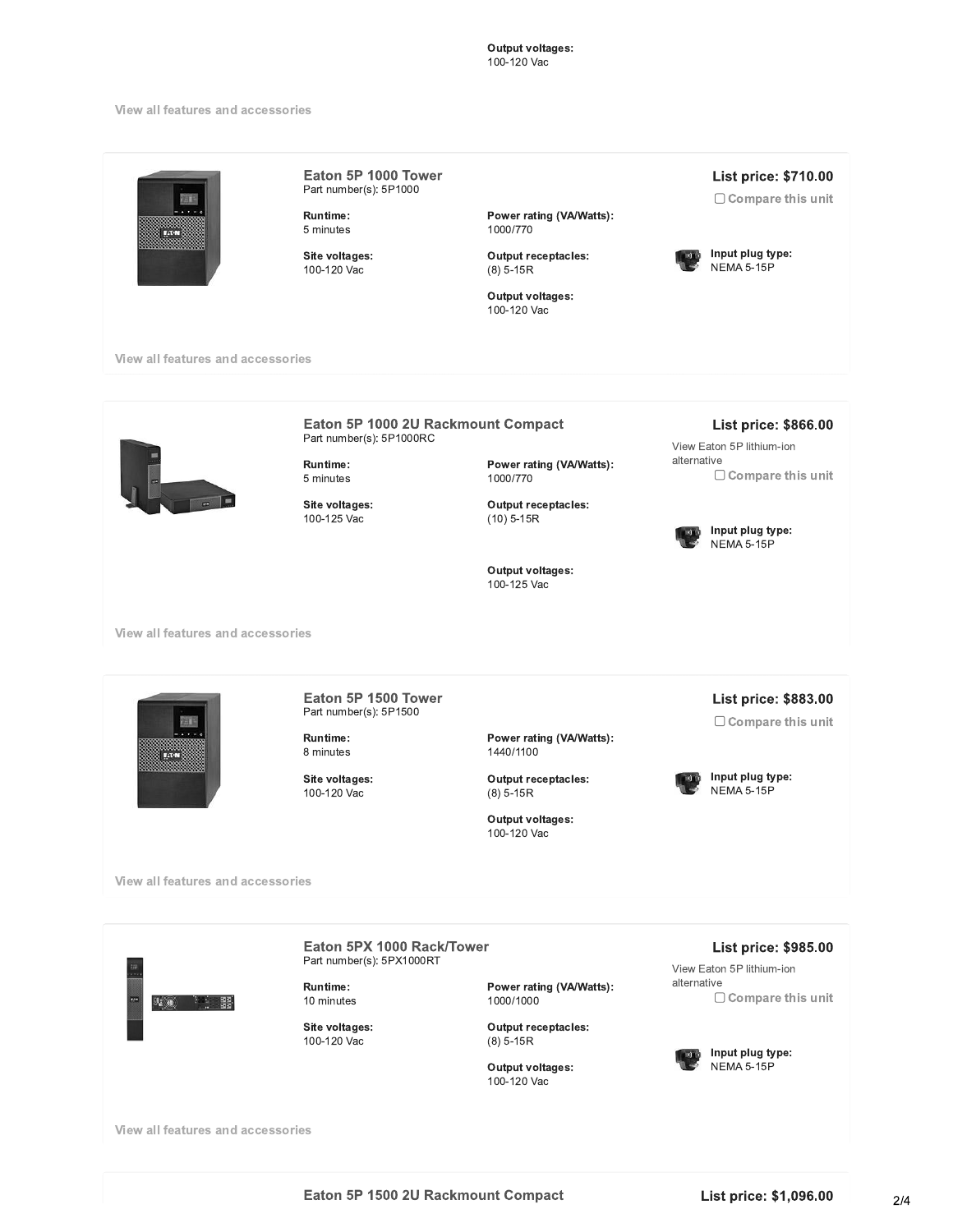Part number(s): 5P1500RC



Runtime: 9 minutes

Part number(s): 5P1500RC<br>
Runtime:<br>
9 minutes<br>
Site voltages:<br>
100-125 Vac<br>
cessories 100-125 Vac

View East<br>
Power rating (VA/Watts):<br>
1440/1100<br>
Output receptacles:<br>
(10) 5-15R<br>
Output voltages:<br>
100-125 Vac 1440/1100 Vie<br>
Power rating (VA/Watts):<br>
1440/1100<br>
Output receptacles:<br>
(10) 5-15R<br>
Output voltages:<br>
100-125 Vac

 $(10)$  5-15R

100-125 Vac



Input plug type: **NEMA 5-15P** 



Runtime: 10 minutes

100-120 Vac

1440/1440 Power rating (VA/Watts):<br>1440/1440<br>Output receptacles:<br>(8) 5-15R<br>Output voltages:<br>100-120 Vac

 $(8)$  5-15R

100-120 Vac

View Eaton 5P lithium-ion alternative<br>
Compare this unit





**9SX1000**<br>Part number(s): 9SX1000 9SX1000<br>Part number(s): 9SX1000<br>Runtime:<br>8 minutes<br>Site voltages:<br>100-125 Vac

Runtime: 8 minutes

100-125 Vac

L<br>
Power rating (VA/Watts):<br>
1000/900<br>
Output receptacles:<br>
(6) 5-15R<br>
Output voltages:<br>
100-125 Vac 1000\900 Power rating (VA/Watts):<br>1000/900<br>Output receptacles:<br>(6) 5-15R<br>Output voltages:<br>100-125 Vac Power rating (VA/Watts):<br>1000/900<br>Output receptacles:<br>(6) 5-15R<br>Output voltages:<br>100-125 Vac

 $(6)$  5-15R

100-125 Vac